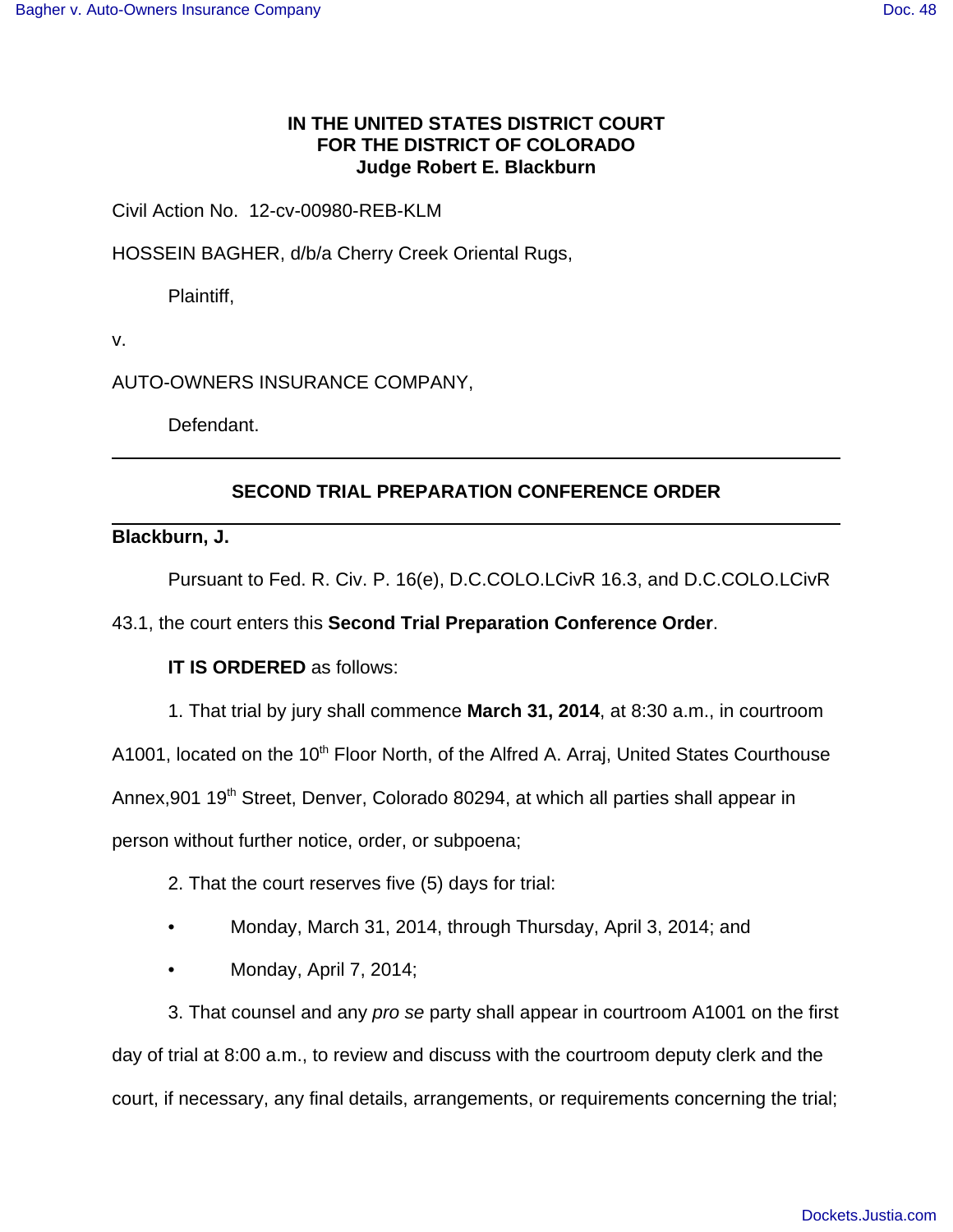4. That a combined **Trial Preparation Conference** and **Final Pretrial Conference** (conference) shall commence on **March 14, 2014**, at 3:30 p.m., in courtroom A1001;

5. That the proposed Final Pretrial Order, submitted pursuant to District Court ECF Procedures V.5.1, shall be presented for the approval of the court no later than seven (7) days before the final pretrial conference, i.e., by \*\*\*\*;

6. That lead counsel and any pro se party shall attend the conference;

7. That for use and consideration during the conference, the parties shall prepare and submit a proposed Final Pretrial Order in the time, manner, and form prescribed by D.C.COLO.LCivR 16.3 and the "Instructions Final Pretrial Order" in the **Local Rules of Practice - Forms** at

http://www.cod.uscourts.gov/CourtOperations/RulesProcedures/Forms.aspx; except that the proposed final pretrial order under section "**7.EXHIBITS**" shall not require the parties to list the exhibits to be offered by each party as otherwise required under subsection "a" (See instead, paragraph 8, infra.), and shall provide under subsection "b" that copies of exhibits must be provided to opposing counsel or any pro se party no later than 45 days before trial and that objections to the exhibits must be served by personal delivery, electronic mail, or facsimile no later than 30 days before trial;

8. That at the outset of the conference, the parties shall submit one Parties' Joint Exhibit List on the form required by the court (an original for the court with copies for the courtroom deputy clerk, the court reporter, and all other parties) and in addition to the information required to be submitted under section "**6.WITNESSES**" of the final pretrial

2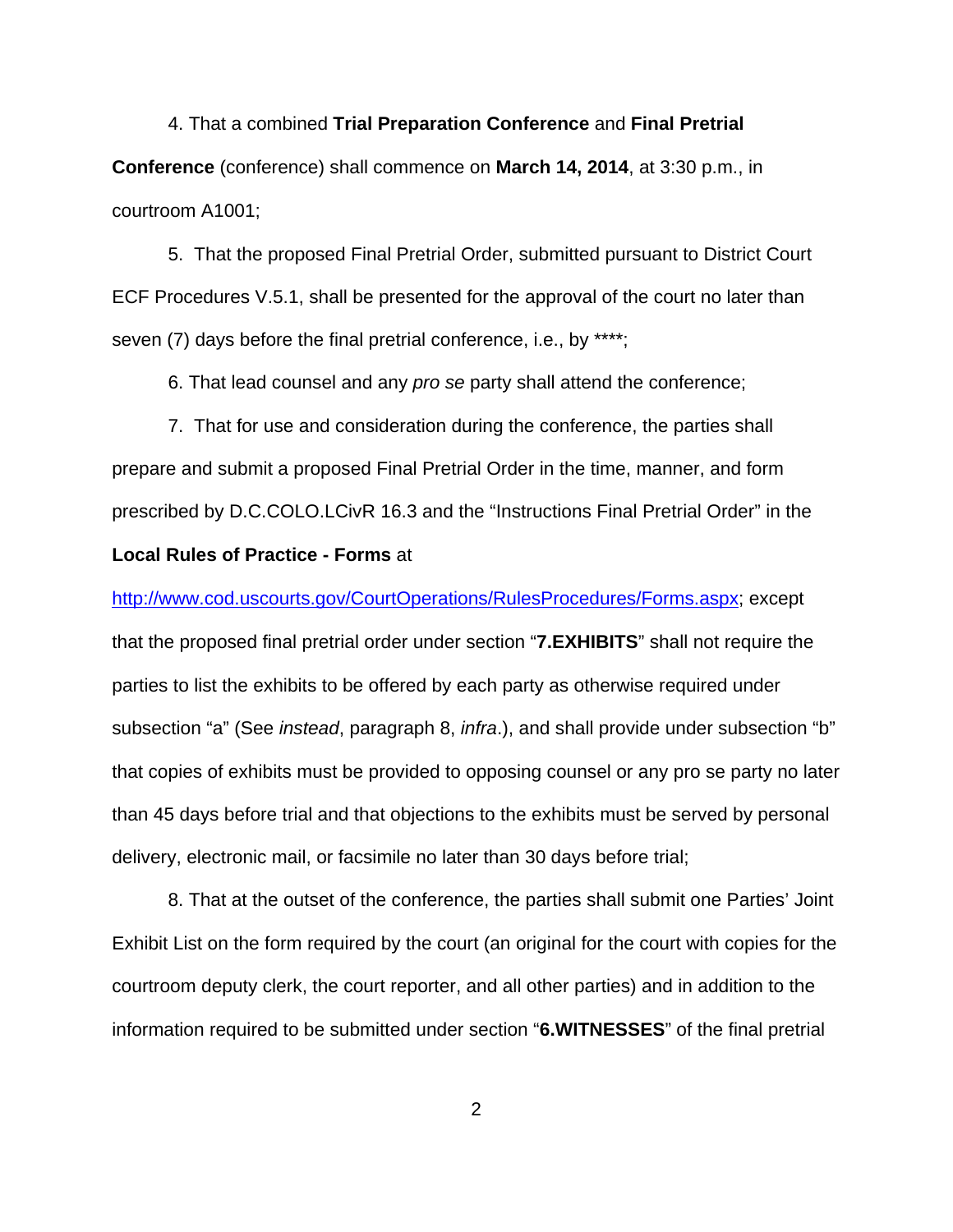order, each party shall submit on the Witness List form required by the court (an original for the court with copies for the courtroom deputy clerk and all other parties) a "will call" witness list enumerating the name and address (city or county and state only) of each witness that will be called and a "may call" witness list enumerating the name and address (city or county and state only) of each witness that may be called; provided, furthermore, that the "will call" witness list constitutes a representation on which the court and every other party may rely that the witnesses listed will be present and available to testify during trial;

9. That before commencement of jury selection, the parties shall submit to the courtroom deputy clerk the exhibits identified in their joint exhibit list (a set of original exhibits for use by the witnesses and copies for the court and all other parties);

10. That at the conference the parties shall be prepared to review and discuss, inter alia, the following:

a. the proposed Final Pretrial Order;

b. stipulated and proposed jury instructions and verdict forms;

c. voir dire questions;

d. the jury selection process and the use of juror questionnaires;

e. identification of all persons permitted to be seated at each party's table;

f. the pronunciation of problematic party's and witness' names;

g. the names or monikers that may be used when referring to a party or a witness;

h. identification of "will call" and "may call" witnesses;

i. use of deposition testimony: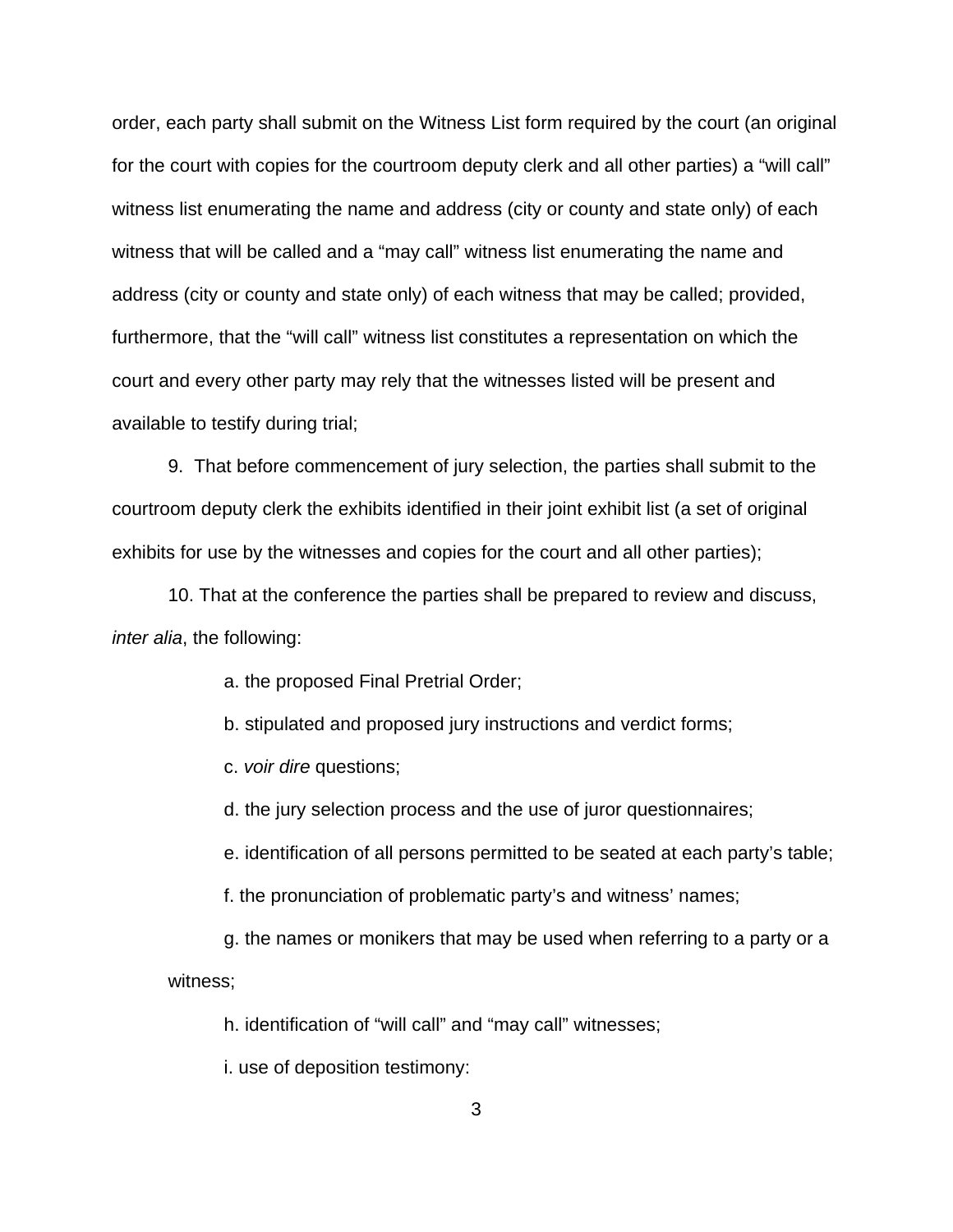1. designation of specific testimony by page and line; and

2. identification of the person selected to read deposition answers;

j. use of video depositions:

1. resolution of objections;

2. pretrial redaction, if necessary; and

3. arrangements for necessary equipment to broadcast the

deposition;

k. issues concerning witnesses and exhibits;

l. the allocation of trial time between the parties;

m. the admission of stipulated exhibits or exhibits about which there are

no objections;

n. timing of publication, if any, of trial exhibits to the jury;

o. anticipated evidentiary issues;

p. the necessity for cautionary or limiting instructions;

- q. requests or requirement for trial briefs;
- r. exemptions from the order of sequestration of witnesses;
- s. security precautions, requirements, or issues;
- t. training on the use of courtroom technology; and
- u. transporting and bringing equipment, models, props, or other property

into the courthouse and courtroom for use during trial; $<sup>1</sup>$ </sup>

 $1$  The court has audio, video, audio-visual, evidentiary presentation, and other special equipment that may be used by the parties. A listing of available equipment can be found on the District Court's website at http://www.cod.uscourts.gov/Judges/Judges.aspx under Courtroom Technology Manual for Attorneys." Arrangements for training on courtroom technology must be made with the courtroom deputy clerk, **Kathleen Finney, at (303)335-2099**, at least 14 days before trial. Notify the courtroom deputy clerk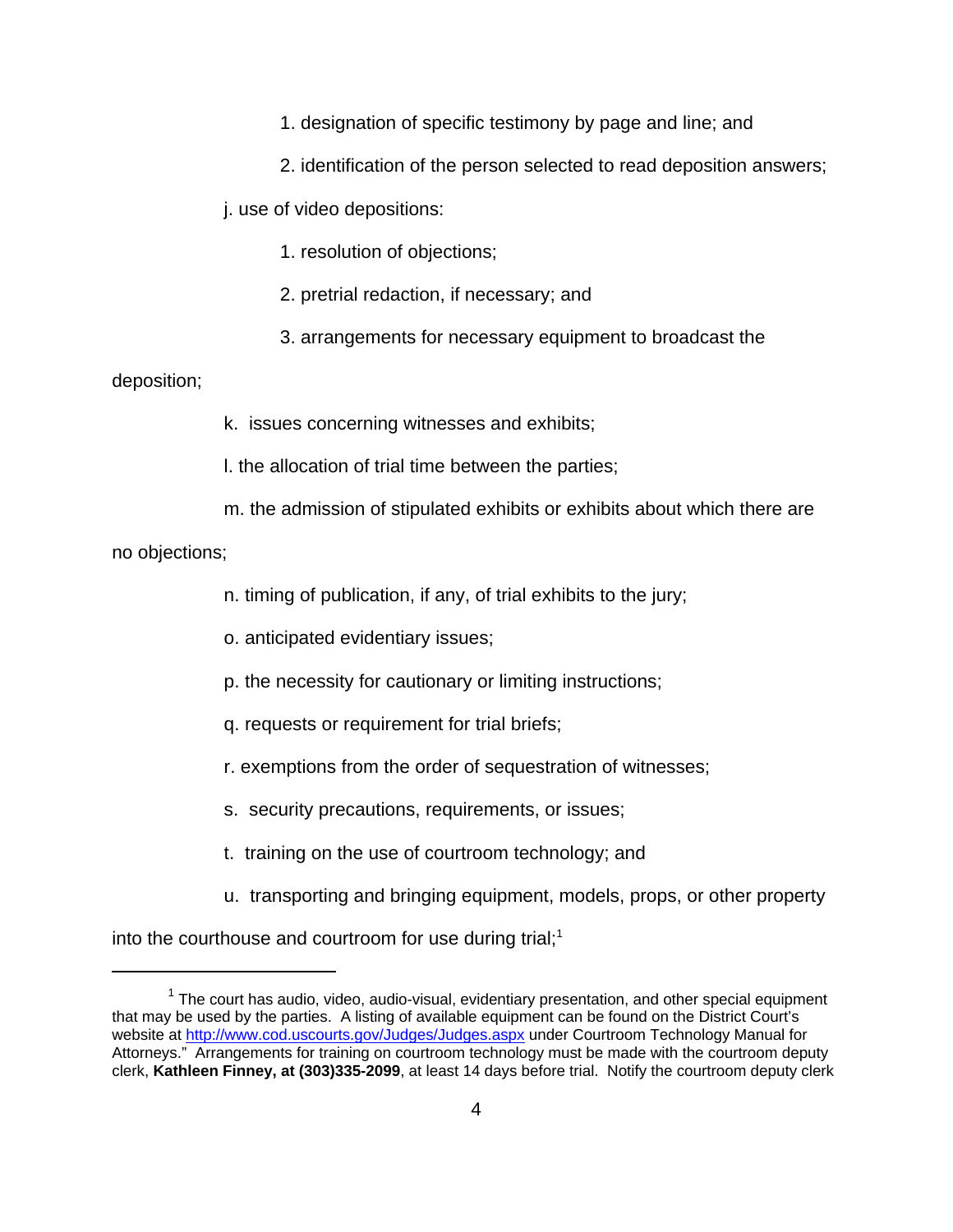11. That each side shall be permitted voir dire examination not to exceed 15 minutes following voir dire examination by the court, but shall not reiterate questions previously propounded by the court or another party;

12. That pending further court order, the jurors shall not be sequestered before deliberations;

13. That trial witnesses subject to sequestration under Fed. R. Evid. 615 shall be sequestered by order entered sua sponte immediately before opening statements;

14. That opening statements shall be limited to **thirty (30)** minutes per party;

15. That the court will not engage in the examination of any witness, except to eschew plain error;

16. That pursuant to REB Civ. Practice Standard III.B.4.b., each party shall have available at trial a set of exhibits for the court, the courtroom deputy clerk, opposing counsel (one set per party), and any pro se party;

17. That objections made in the presence or hearing of the jury, i.e., so-called "speaking" objections, shall be stated as succinctly as practicable and supported by recitation of apposite authority when possible; however, neither counsel nor a pro se party shall speechify an objection in the presence or hearing of the jury [Review Fed. R. Evid. 103(d) and 104(c)];

18. That unless interrupted by the court, in marshaling motions or objections during trial, the following sequential protocol shall be observed: objection, response, reply, ruling;

no later than **fourteen (14) days** before the date and time you need such equipment or need your own equipment to be brought through security for use in the courtroom.